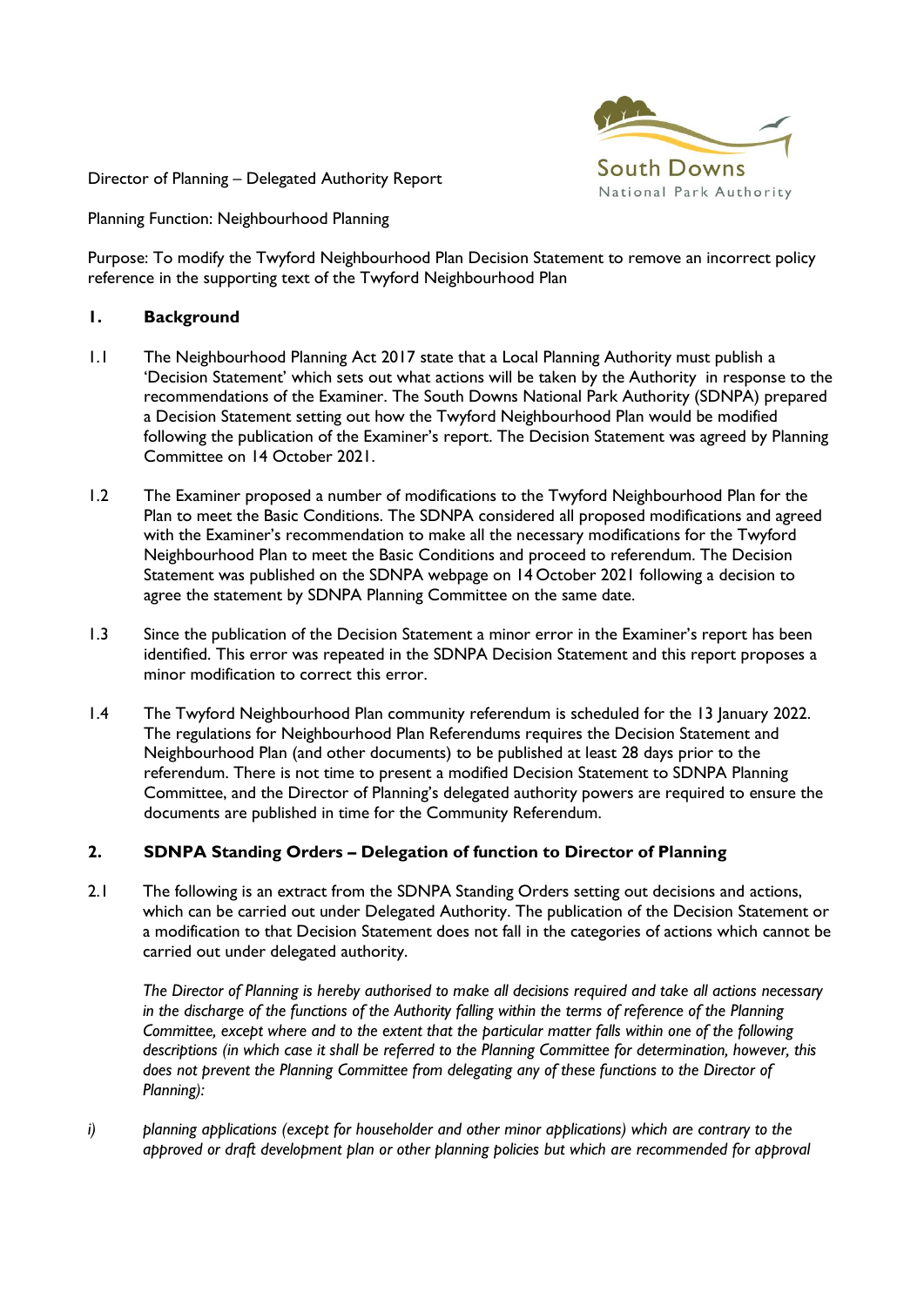- *ii) applications (except for householder and other minor applications) which are requested for referral to the Planning Committee by any Member of the Authority, in writing or email to the Director of Planning and with specified reasons*
- *iii*) applications (except for householder and other minor applications) which, in the opinion of the Director of *Planning, have generated significant and material third party representations which are contrary to the officer recommendation*
- *iv) applications from Authority Members or employees*
- *v) applications submitted by or on behalf of the Authority for its own developments, except for the approval of minor developments*
- *vi) applications which, at the discretion of the Director of Planning, have potential significant impact or could set an important precedent*
- *vii) enforcement action which requires prosecution, the service of a "Stop Notice" or any other Notice or action which in the opinion of the Director of Planning might potentially have significant financial risks for the Authority.*
- *viii) the allocation of resources received through the community infrastructure levy.*

*Note – All other enforcement action taken in terms of these delegations is to be carried out only after the appropriate legal advice has been taken and subject to reports on progress being made to the Planning Committee as required by the committee*

## **3. Twyford Neighbourhood Plan Decision Statement - Modification**

3.1 The Twyford Neighbourhood Plan Examiner's report, which can be found on the SDNPA webpage here [Twyford-Neighbourhood-Development-Plan-Final-Examiners-Report.pdf](https://www.southdowns.gov.uk/wp-content/uploads/2021/07/Twyford-Neighbourhood-Development-Plan-Final-Examiners-Report.pdf)  [\(southdowns.gov.uk\)](https://www.southdowns.gov.uk/wp-content/uploads/2021/07/Twyford-Neighbourhood-Development-Plan-Final-Examiners-Report.pdf) incorrectly proposed a modification to the supporting text of Policy DB1 'Land Allocation by the Village Hall'. Paragraph 7.150 of the Examiner's report proposes a modification to the supporting text of Policy DB1 as follows:

*'Replace the opening element of supporting text with: Site 26 is the principal site for allocation of new houses in the Plan. It will provide 20 houses (see Policy HN2) of which 10 are to be affordable (see Policy HN3). The scheme will also deliver additional car parking (see Policy MA2)'*

The Examiner incorrectly references Policy MA2 in this modification. Policy MA2 was recommended for deletion by the Examiner's report at Paragraph 7.119.

- 3.2 The Twyford Neighbourhood Plan Decision Statement is set out at Appendix 2 of report PC 21/22-20 which was presented to the SDNPA Planning Committee on 14 October 2021. A copy of the report and Decision Statement can be found here [PC2021Oct14-Agenda-Item-11-Twyford-NDP-](https://www.southdowns.gov.uk/wp-content/uploads/2021/10/PC2021Oct14-Agenda-Item-11-Twyford-NDP-Decision-Statement.pdf)[Decision-Statement.pdf \(southdowns.gov.uk\).](https://www.southdowns.gov.uk/wp-content/uploads/2021/10/PC2021Oct14-Agenda-Item-11-Twyford-NDP-Decision-Statement.pdf)
- 3.3 The Decision Statement repeats the Examiner's proposed modification to modify the supporting text of Policy DB1 and proposes a modification to the supporting text in the last row of the decision statement on Page 190. The proposed modification refers to the policy MA2.
- **3.4 The following modification is proposed to the SDNPA Decision Statement to remove reference to Policy MA2:**

**Page 189 – 190 – Policy DB1 Land Allocation by the Village Hall**

**Replace the opening element of supporting text with: 'Site 26 is the principal site for allocation of new houses in the Plan. It will provide 20 houses (see Policy HN2) of which 10 are to be affordable (see Policy HN3). The scheme will also deliver additional car parking (see Policy MA2)'**